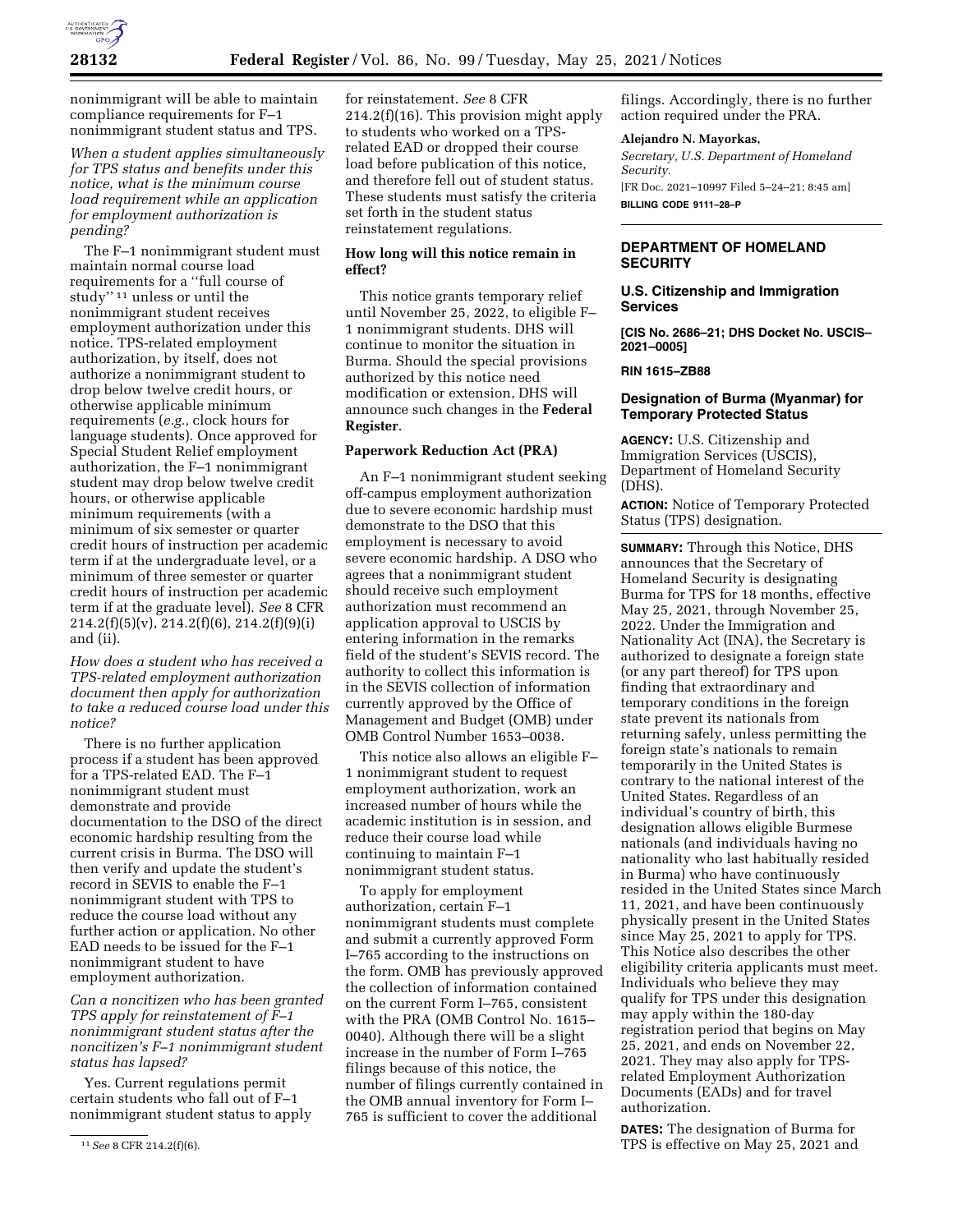will remain in effect for 18 months, through November 25, 2022.

The 180-day registration period for eligible individuals to submit TPS applications begins May 25, 2021, and will remain in effect through November 22, 2021.

#### **FOR FURTHER INFORMATION CONTACT:**

• You may contact Maureen Dunn, Chief, Humanitarian Affairs Division, Office of Policy and Strategy, U.S. Citizenship and Immigration Services, Department of Homeland Security, by mail at 5900 Capital Gateway Drive, Camp Springs, MD 20746, or by phone at 800–375–5283.

• For further information on TPS, including guidance on the registration process and additional information on eligibility, please visit the USCIS TPS web page at *uscis.gov/tps.* You can find specific information about Burma's TPS designation by selecting ''Burma'' from the menu on the left side of the TPS web page.

• If you have additional questions about TPS, please visit *uscis.gov/tools.*  Our online virtual assistant, Emma, can answer many of your questions and point you to additional information on our website. If you are unable to find your answers there, you may also call our USCIS Contact Center at 800–375– 5283 (TTY 800–767–1833).

• Applicants seeking information about the status of their individual cases may check Case Status Online, available on the USCIS website at *uscis.gov,* or visit the USCIS Contact Center at *uscis.gov/contactcenter.* 

• Further information will also be available at local USCIS offices upon publication of this Notice.

#### **SUPPLEMENTARY INFORMATION:**

#### **Table of Abbreviations**

BIA—Board of Immigration Appeals

- CFR—Code of Federal Regulations
- DHS—U.S. Department of Homeland Security
- DOS—U.S. Department of State
- EAD—Employment Authorization Document
- FNC—Final Nonconfirmation
- Form I–765—Application for Employment
- Authorization
- Form I–797—Notice of Action (Approval Notice)
- Form I–821—Application for Temporary Protected Status
- Form I–9—Employment Eligibility Verification
- Form I–912—Request for Fee Waiver
- Form I–94—Arrival/Departure Record
- FR—Federal Register
- Government—U.S. Government
- IER—U.S. Department of Justice, Civil Rights Division, Immigrant and Employee Rights Section
- IJ—Immigration Judge
- INA—Immigration and Nationality Act

SAVE—USCIS Systematic Alien Verification for Entitlements Program

Secretary—Secretary of Homeland Security TNC—Tentative Nonconfirmation TPS—Temporary Protected Status TTY—Text Telephone USCIS—U.S. Citizenship and Immigration Services

U.S.C.—United States Code

# **Purpose of This Action (TPS)**

Through this Notice, DHS sets forth procedures necessary for eligible nationals of Burma (or individuals having no nationality who last habitually resided in Burma) to submit an initial registration application under the designation of Burma for TPS and apply for an EAD. Under the designation, individuals must submit an initial Application for Temporary Protected Status (Form I–821) and they may also submit an Application for Employment Authorization (Form I– 765) during the 180-day initial registration period that runs from May 25, 2021 through November 22, 2021. In addition to demonstrating continuous residence in the United States since March 11, 2021, and meeting other eligibility criteria, initial applicants for TPS under this designation must demonstrate that they have been continuously physically present in the United States since May 25, 2021, the effective date of this designation of Burma, in order for USCIS to grant them TPS. USCIS estimates that approximately 1,600 individuals are eligible to apply for TPS under the designation of Burma.

#### **What is Temporary Protected Status (TPS)?**

• TPS is a temporary immigration status granted to eligible nationals of a foreign state designated for TPS under the INA, or to eligible individuals without nationality who last habitually resided in the designated foreign state.

• During the TPS designation period, TPS beneficiaries are eligible to remain in the United States, may not be removed, and are authorized to obtain EADs so long as they continue to meet the requirements of TPS.

• TPS beneficiaries may also apply for and be granted travel authorization as a matter of discretion. Upon return from such authorized travel, TPS beneficiaries retain the same immigration status they had before the travel.

• The granting of TPS does not result in or lead to lawful permanent resident status.

• To qualify for TPS, beneficiaries must meet the eligibility standards at INA section 244(c)(1)–(2), 8 U.S.C.  $1254a(c)(1)–(2)$ .

• When the Secretary terminates a foreign state's TPS designation, beneficiaries return to one of the following:

 $\circ$  The same immigration status or category that they maintained before TPS, if any (unless that status or category has since expired or been terminated); or

 $\circ$  Any other lawfully obtained immigration status or category they received while registered for TPS, as long as it is still valid beyond the date TPS terminates.

#### **Why was Burma designated for TPS?**

#### *Overview*

On February 1, 2021, the Burmese military perpetrated a coup, deposing the democratically elected government and declaring a temporary one-year state of emergency, after which it has said it will hold elections. The military is responding with increasing oppression and violence to demonstrations and protests, resulting in large-scale human rights abuses, including arbitrary detentions and deadly force against unarmed individuals. The coup has triggered a humanitarian crisis, including the disruption of communications and limited access to medical care. The Burmese military has a clear and well-documented history of committing atrocities against the people of Burma, and again, the military is committing brutal violence against the Burmese people, including young children.

#### *Political Crisis*

On February 1, 2021, the Burmese military seized power in a coup against the democratically elected government led by President Win Myint and State Counsellor Aung San Suu Kyi, who were taken into custody along with other leaders of their party, the National League for Democracy (NLD).1 Immediately after the coup, there were disruptions of internet and cellular service, state television went off air, security checkpoints were set up in major cities, and banks suspended services. The military has imposed a curfew across the country, from 8 p.m. until 6 a.m.<sup>2</sup> and restricted internet and telecommunication services across the country. The military regime has also blocked social media sites such as Facebook and Twitter, detained journalists for doing their work, and is drafting a cybersecurity law that will

<sup>1</sup> ''Myanmar military seizes power, detains elected leader Aung San Suu Kyi,'' Reuters, Feb. 1, 2021.

<sup>2</sup> ''Myanmar's military stages coup d'etat: Live news,'' Al-Jazeera, Feb. 1, 2021.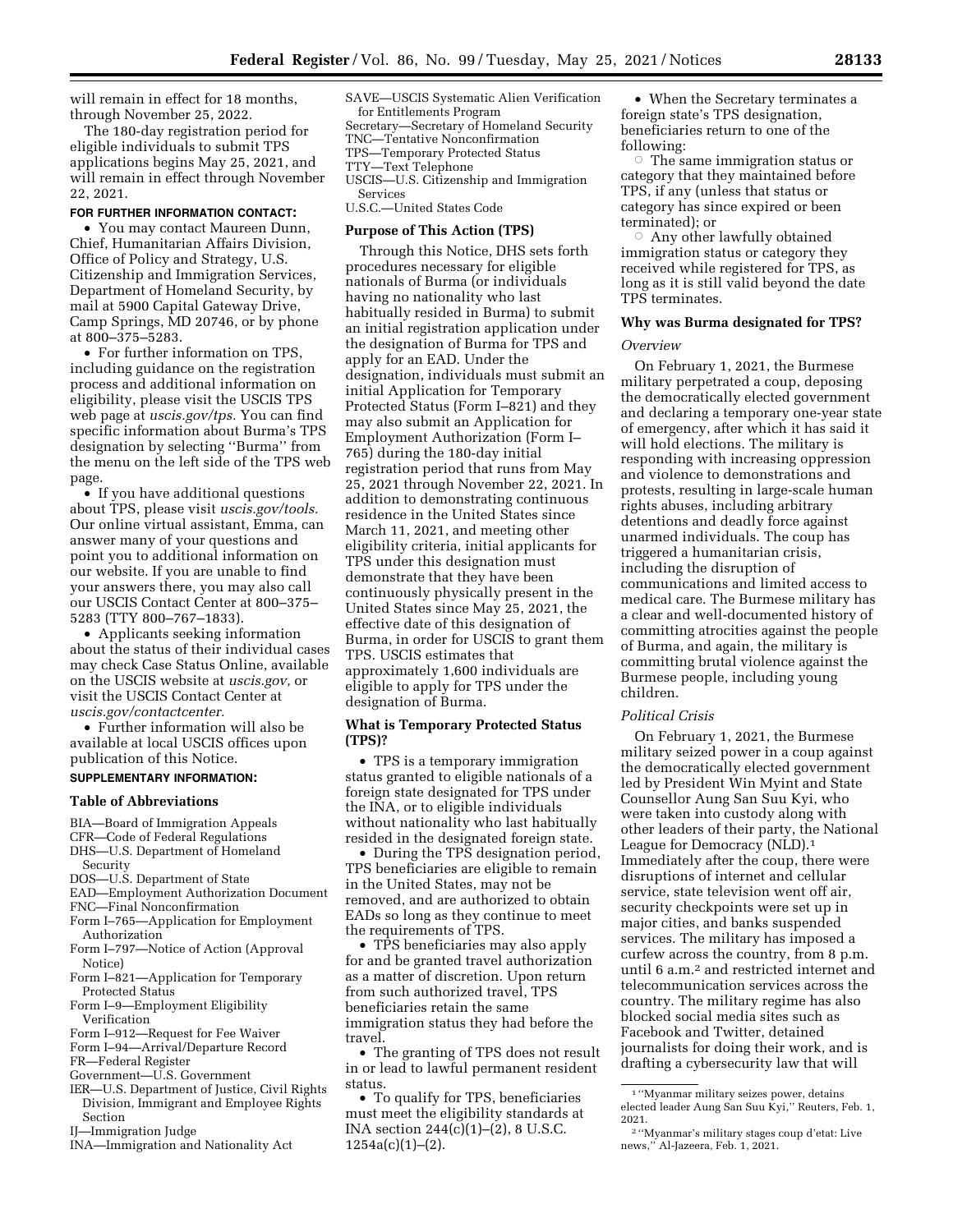further restrict online freedom of expression.3 These disruptions, limitations, and detentions prevent persons in Burma from obtaining timely safety information.

Public protests have taken place in various parts of the country, including some that occur on a nightly basis and some with thousands of participants, in spite of the government's continued blocking of social media websites.4 Since February 5, a grassroots peaceful Civil Disobedience Movement (CDM), spearheaded by political leaders, civil society activists, youth, government bureaucrats, and health officials, has spread in cities across the country.5 The protest sizes ebb and flow, reaching numbers of more than 1 million people on February 22. Airport, bank, and health care workers have gone on strike.6

To curb protests, on February 8, the military declared a curfew in 36 townships and major cities, dramatically expanding the ability of security forces to arbitrarily arrest and detain individuals, search homes, and use force against people congregating peacefully in groups of five or more.7 In addition, the military has released more than 20,000 convicted prisoners in what some civil society contacts report is an apparent attempt to intimidate peaceful protestors and create disorder and fear, thus enabling further military crackdowns.8

Criminal charges against State Counsellor Aung San Suu Kyi followed

4 ''Myanmar coup: Teachers join growing protests against military'', BBC News, Feb. 5. 2021; Myanmar: ''A coup is worse than covid. I've lived through three'', The Economist, Feb. 5. 2021.

5 ''Myanmar's Military Arrests Doctors for Joining and Supporting Civil Disobedience Movement'', The Irrawaddy, Feb. 12, 2021; Report of the Special Rapporteur on the situation of human rights in Myanmar, Thomas H. Andrews, U.N. Human Rights Council, Mar. 4, 2021.

6 ''Myanmar grinds to a halt as hundreds of thousands strike against military coup'', Washington Post, Feb. 22, 2021; Report of the Special Rapporteur on the situation of human rights in Myanmar, Thomas H. Andrews, U.N. Human Rights Council, Mar. 4, 2021, Feb. 22, 2021; Report of the Special Rapporteur on the situation of human rights in Myanmar, Thomas H. Andrews, U.N. Human Rights Council, Mar. 4, 2021.

7 ''Myanmar's military stages coup d'etat: Live news'', Al-Jazeera, Feb. 1, 2021; Report of the Special Rapporteur on the situation of human rights in Myanmar, Thomas H. Andrews, U.N. Human Rights Council, Mar. 4, 2021.

8 ''Report of the Special Rapporteur on the situation of human rights in Myanmar'', Thomas H. Andrews, U.N. Human Rights Council, Mar. 4, 2021.

two days after the coup. Those charges, purported to relate to violations of import law, were ''widely seen as a pretext to keep her detained'' 9 and to disqualify and/or prevent her for keeping office as an elected official. She was accused of new criminal charges on April 12.10

On March 3, the United Nations Special Envoy for Burma, Christine Schraner Burgener, warned that the situation in Burma challenges ''the stability of the region'' and could lead to a ''real war'' and stressed that ''every tool available was now needed to end the situation'' and that ''the unity of the international community was essential.'' 11

#### *Human Rights Abuses*

Violence Committed by Police and Military Forces

Since the coup, police and military forces steadily escalated their use of force, resulting in the injuring and killing of multiple individuals. There are multiple credible accounts of heavily armed police and military deploying to areas where demonstrations were taking place, firing into crowds, and killing and injuring demonstrators. 12 Police and military personnel have conducted nighttime raids, resulting in arrests and killings of individuals who tried to stop individuals from entering their communities. 13 On March 30, Secretary of State Antony Blinken called the military's actions in Burma ''reprehensible'' and described ''increasingly disturbing and even horrifying violence''.14 On April 21, Secretary Blinken stated that the military regime ''has intensified its violent crackdown, killing more than 650 people, including many children,

12See, *e.g.,* ''Mass protests and funeral follow deadly shootings in Myanmar,'' NBC News/ Associated Press, Feb. 21, 2021; Report of the Special Rapporteur on the situation of human rights in Myanmar, Thomas H. Andrews, U.N. Human Rights Council, Mar. 4, 2021.

13See, *e.g.,* ''Myanmar security forces open fire on protesters, killing at least 18, according to U.N., Washington Post, Feb. 28, 2021; Myanmar residents on night patrol as coup tensions deepen, Agence-France Press, Feb. 15, 2021.

14 ''U.S.' Blinken calls for global companies to reconsider financial support to Myanmar's military,'' Reuters, March 30, 2021.

and detaining more than 3,200 others since February 1.'' 15

Security forces killed over 100 people on March 27 alone as the military celebrated its annual Armed Forces Day, the single bloodiest day since the coup.16 On April 9, the junta's armed forces killed some 82 people in the city of Bago in a violent suppression of protests.17 The military has also killed at least 43 children since February 1, according to rights organization Save the Children.18

## Arbitrary Arrest and Detention

The U.N. Human Rights Office advised that, since the beginning of the coup, the police and security forces have targeted an ''ever-increasing number of opposition voices and demonstrators by arresting political officials, activists, civil society members, journalists and medical professionals.'' 19

#### Danger to Vulnerable Groups

Human Rights Watch has expressed concern that military control of the government will further endanger human rights for Rohingya Muslims, who have been denied citizenship and suffered oppression for decades, and that ''serious threats lay ahead for activists, journalists, ethnic minorities and others who have long been targets of the military's oppressive campaigns."<sup>20</sup>

The regime has also stepped up the violence in ethnic minority regions. In late March, the military escalated its offensive in Karen State, launching aerial attacks that have driven more than 200,000 residents from their homes to seek shelter in the border regions.21

17 ''Witnesses to Bago killings describe relentless military onslaught against Myanmar civilian population*,*'' CNN, April 16, 2021, *available at [https://www.cnn.com/2021/04/16/asia/bago-mass](https://www.cnn.com/2021/04/16/asia/bago-mass-killing-myanmar-civilians-intl-hnk/index.html)[killing-myanmar-civilians-intl-hnk/index.html.](https://www.cnn.com/2021/04/16/asia/bago-mass-killing-myanmar-civilians-intl-hnk/index.html)* 

18 ''Myanmar coup: More than 40 children killed by military, rights group says,'' BBC News, April 1, 2021, *available at [https://www.bbc.com/news/](https://www.bbc.com/news/world-asia-56600292)  [world-asia-56600292.](https://www.bbc.com/news/world-asia-56600292)* 

19 ''UN Human Rights Office urges military to halt violence against peaceful protestors across Myanmar,'' *[https://bangkok.ohchr.org/6109-2/,](https://bangkok.ohchr.org/6109-2/)*  February 28, 2021.<br><sup>20</sup> "Serious Threats' Ahead: Human Rights

Experts Voice Concern for Rohingya Muslims in Myanmar Following Military Coup,'' Frontline, *https://www.pbs.org/wgbh/frontline/article/human[rights-experts-concern-rohingya-muslims-myanmar-](https://www.pbs.org/wgbh/frontline/article/human-rights-experts-concern-rohingya-muslims-myanmar-january-31-military-coup/)*

<sup>[21](https://www.pbs.org/wgbh/frontline/article/human-rights-experts-concern-rohingya-muslims-myanmar-january-31-military-coup/)</sup> "Myanmar military's offensive against Karen people,'' Vatican News, *[https://](https://www.vaticannews.va/en/world/news/2021-04/myanmar-military-strikes-karen-people-displaced.html)* 

<sup>3</sup> ''Myanmar coup: Teachers join growing protests against military'', BBC News, Feb. 5. 2021; Myanmar: ''A coup is worse than covid. I've lived through three'', The Economist, Feb. 5. 2021; Report of the Special Rapporteur on the situation of human rights in Myanmar, Thomas H. Andrews, U.N. Human Rights Council, Mar. 4, 2021.

<sup>9</sup> ''Myanmar's Coup, Explained,'' New York Times, Feb. 5, 2020.

<sup>10</sup> ''Myanmar's Junta Levies New Charge Against Aung San Suu Kyi,'' Voice of America News, April 12, 2021.

<sup>11</sup> ''Stability of the region' hangs on Myanmar, declares UN Special Envoy,'' UN News, *[https://](https://news.un.org/en/story/2021/03/1086332) [news.un.org/en/story/2021/03/1086332,](https://news.un.org/en/story/2021/03/1086332)* UN News, March 3, 2021.

<sup>15</sup> ''Press Statement of Antony J. Blinken, Secretary of State, on Imposing Sanctions on Two Burmese State-Owned Enterprises'' (April 21,

<sup>2021). 16</sup> ''Army Fires at funeral as Myanmar mourns day of 'mass murder,' '' Aljazeera, March 28, 2021, *available at [https://www.aljazeera.com/news/2021/](https://www.aljazeera.com/news/2021/3/28/12-defence-chiefs-condemn-myanmar-army-after-day-of-mass-murder)  [3/28/12-defence-chiefs-condemn-myanmar-army](https://www.aljazeera.com/news/2021/3/28/12-defence-chiefs-condemn-myanmar-army-after-day-of-mass-murder)[after-day-of-mass-murder.](https://www.aljazeera.com/news/2021/3/28/12-defence-chiefs-condemn-myanmar-army-after-day-of-mass-murder)*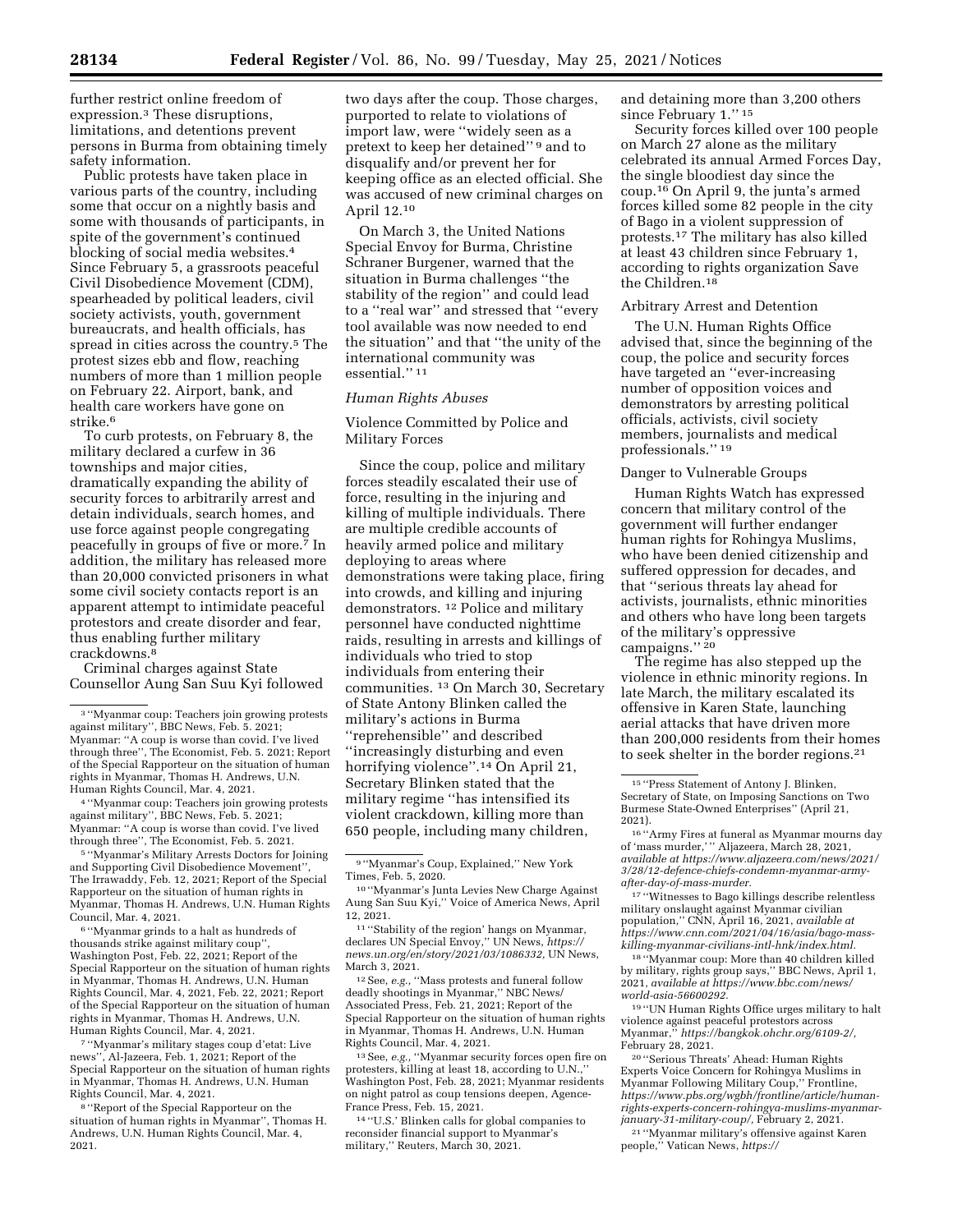The military has also intensified fighting in Kachin State, after the Kachin Independence Organization (KIO) opposition to the coup and the killing of protestors.22

# *Humanitarian Crisis*

The Burmese military's history of committing atrocities to maintain and expand its control in the country have raised concerns about the possibility of escalating violence, new displacement, and ongoing and increased obstacles to the provision of humanitarian assistance. In response to past movements against military rule, in 1988 and 2007, the military committed massacres against individuals.23 Burma's coup on February 1, 2021, has triggered a humanitarian crisis, including the disruption of communications and limited access to medical care. The impacts include, among other things, the closure of banks and interruptions of payments and cash withdrawal systems, as well as a reported increase in prices of basic commodities, including food, construction materials and fuel in some areas.24 The U.N. Office for the Coordination of Humanitarian Affairs (OCHA) reports the situation has impacted the ability of partners to respond to the needs of vulnerable communities and displaced persons in violence-affected areas. OCHA indicated that about 945,000 people were targeted for such assistance in 2021.25 Among those in need of humanitarian assistance are over 330,000 people who remain internally displaced (IDPs) within Burma.<sup>26</sup> This includes 126,000 IDPs in camps since the 2012 violence in Rakhine State and, in northern Shan State, around 2,300 people newly displaced in Kyaukme, Namtu and Hsipaw townships in February due to armed clashes between the MAF and ethnic armed organizations or between armed organizations.27 OCHA reports

*[www.vaticannews.va/en/world/news/2021-04/](https://www.vaticannews.va/en/world/news/2021-04/myanmar-military-strikes-karen-people-displaced.html)  [myanmar-military-strikes-karen-people](https://www.vaticannews.va/en/world/news/2021-04/myanmar-military-strikes-karen-people-displaced.html)[displaced.html.](https://www.vaticannews.va/en/world/news/2021-04/myanmar-military-strikes-karen-people-displaced.html)* 

22 ''Myanmar Military Suffers Heavy Casualties in Attacks by Ethnic Armed Groups in Kachin State, The Irrawaddy, *[https://www.irrawaddy.com/news/](https://www.irrawaddy.com/news/burma/myanmar-military-suffers-heavy-casualties-attacks-ethnic-armed-group-kachin-state.html) [burma/myanmar-military-suffers-heavy-casualties](https://www.irrawaddy.com/news/burma/myanmar-military-suffers-heavy-casualties-attacks-ethnic-armed-group-kachin-state.html)[attacks-ethnic-armed-group-kachin-state.html.](https://www.irrawaddy.com/news/burma/myanmar-military-suffers-heavy-casualties-attacks-ethnic-armed-group-kachin-state.html)* 

 $^{23}$  "The shooting starts," The Economist, Mar. 6, 2021.

<sup>24</sup> "Myanmar Humanitarian Update No. 4," *[https://reliefweb.int/report/myanmar/myanmar](https://reliefweb.int/report/myanmar/myanmar-humanitarian-update-no-4-25-february-2021)[humanitarian-update-no-4-25-february-2021,](https://reliefweb.int/report/myanmar/myanmar-humanitarian-update-no-4-25-february-2021)* Feb.

25, 2021.<br><sup>25</sup> ''Relief programmes hit by ongoing crisis in Myanmar, UN humanitarian office says,'' U.N.

<sup>26</sup> "Myanmar: Humanitarian Update No. 4, U.N. Office for the Coordination of Humanitarian<br>Affairs," Feb. 25, 2021.

<sup>27</sup> "Myanmar Humanitarian Update No. 4," *[https://reliefweb.int/report/myanmar/myanmar-](https://reliefweb.int/report/myanmar/myanmar-humanitarian-update-no-4-25-february-2021)* concerns for its own staff safety and security as well.<sup>28</sup>

## **What authority does the Secretary have to designate Burma for TPS?**

Section 244(b)(1) of the INA, 8 U.S.C. 1254a(b)(1), authorizes the Secretary,29 after consultation with appropriate agencies of the U.S. Government, to designate a foreign state (or part thereof) for TPS if the Secretary determines that certain country conditions exist. The decision to designate any foreign state (or part thereof) is a discretionary decision, and there is no judicial review of any determination with respect to the designation, or termination of or extension of a designation. *See* INA section  $244(b)(5)(A)$ ; 8 U.S.C.  $1254a(b)(5)(A)$ . It is then in the Secretary's discretion to grant TPS to eligible nationals of that foreign state (or individuals having no nationality who last habitually resided in the designated foreign state). See INA section 244(a)(1)(A), 8 U.S.C. 1254a(a)(1)(A).

At least 60 days before the expiration of a foreign state's TPS designation or extension, the Secretary, after consultation with appropriate Government agencies, must review the conditions in the foreign state designated for TPS to determine whether the conditions for the TPS designation continue to be met. See INA section 244(b)(3)(A), 8 U.S.C. 1254a(b)(3)(A). If the Secretary does not determine that the foreign state no longer meets the conditions for TPS designation, the designation will be extended for an additional period of 6 months or, in the Secretary's discretion, 12 or 18 months. See INA section 244(b)(3)(A), (C), 8 U.S.C. 1254a(b)(3)(A), (C). If the Secretary determines that the foreign state no longer meets the conditions for TPS designation, the Secretary must terminate the designation. See INA section 244(b)(3)(B), 8 U.S.C. 1254a(b)(3)(B).

### **Notice of the Designation of Burma for TPS**

By the authority vested in me as Secretary under INA section 244, 8 U.S.C. 1254a, I have determined, after consultation with the appropriate U.S. Government agencies, the statutory

conditions supporting Burma's designation for TPS on the basis of extraordinary and temporary conditions are met. See INA section 244(b)(1)(C), 8 U.S.C. 1254a(b)(1)(C). I estimate approximately 1,600 individuals are eligible to apply for TPS under the designation of Burma. On the basis of this determination, I am designating Burma for TPS for 18 months, from May 25, 2021 through November 25, 2022. See INA section 244(b)(1)(C) and (b)(2); 8 U.S.C. 1254a(b)(1)(C), and (b)(2).

#### **Alejandro N. Mayorkas,**

*Secretary, U.S. Department of Homeland Security.* 

# **Eligibility and Employment Authorization for TPS**

# *Required Application Forms and Application Fees To Register for TPS*

To register for TPS based on the designation of Burma, you must submit an Application for Temporary Protected Status (Form I–821) and pay the filing fee (or submit a Request for a Fee Waiver (Form I–912)). You may be required to pay the biometric services fee. Please see additional information under the ''Biometric Services Fee'' section of this Notice.

Although not required to do so, if you want to obtain an EAD valid through November 25, 2022, you must file an Application for Employment Authorization (Form I–765) and pay the Form I–765 fee (or submit a Request for a Fee Waiver (Form I–912)). If you do not want to request an EAD now, you may also file Form I–765 at a later date and pay the fee (or request a fee waiver), provided that you still have TPS or a pending TPS application.

For more information on the application forms and fees for TPS, please visit the USCIS TPS web page at *uscis.gov/tps.* Fees for the Form I–821, the Form I–765, and biometric services are also described in 8 CFR  $103.7(b)(1)(i)$ .

#### *Biometric Services Fee*

Biometrics (such as fingerprints) are required for all applicants 14 years of age and older. Those applicants must submit a biometric services fee. As previously stated, if you are unable to pay the biometric services fee, you may complete a Request for Fee Waiver (Form I–912). For more information on the application forms and fees for TPS, please visit the USCIS TPS web page at *uscis.gov/tps.* If necessary, you may be required to visit an Application Support Center to have your biometrics captured. For additional information on the USCIS biometric screening process, please see the USCIS Customer Profile

*[humanitarian-update-no-4-25-february-2021,](https://reliefweb.int/report/myanmar/myanmar-humanitarian-update-no-4-25-february-2021)* Feb. 25, 2021.

<sup>28</sup> ''Myanmar Humanitarian Update No. 4,'' *[https://reliefweb.int/report/myanmar/myanmar](https://reliefweb.int/report/myanmar/myanmar-humanitarian-update-no-4-25-february-2021)[humanitarian-update-no-4-25-february-2021,](https://reliefweb.int/report/myanmar/myanmar-humanitarian-update-no-4-25-february-2021)* Feb. 25, 2021.

<sup>29</sup> INA § 244(b)(1) prescribes this power to the Attorney General. Congress transferred this authority from the Attorney General to the Secretary of Homeland Security *See* Homeland Security Act of 2002, Public Law 107–296, 116 Stat. 2135.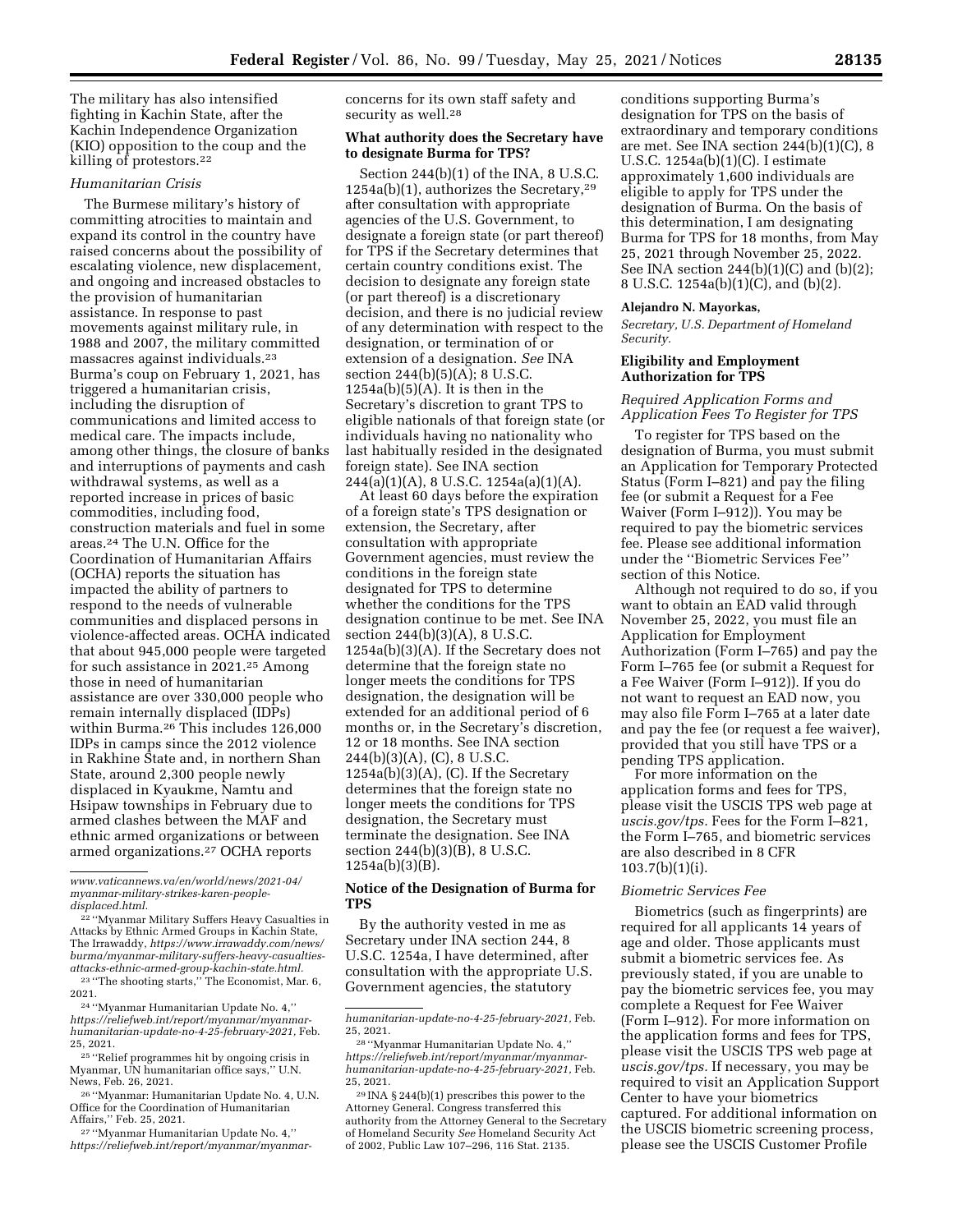Management Service Privacy Impact Assessment, available at *dhs.gov/ privacy.* 

*Refiling a TPS Registration Application After Receiving a Denial of a Fee Waiver Request* 

You should file as soon as possible within the 180-day registration period so USCIS can process your application and issue any EAD promptly, if you requested one. Properly filing early will also allow you time to refile your application before the deadline, should USCIS deny your fee waiver request. If, however, you receive a denial of your fee waiver request and are unable to refile by the registration deadline, you may still refile your Form I–821 with the biometric services fee. However, you are urged to refile within 45 days of the date on any USCIS fee waiver denial notice. See INA section  $244(c)(1)(A)(iv)$ ; 8 U.S.C. 1254a(c)(1)(A)(iv); 8 CFR 244.6(a). Following denial of your fee waiver request, you may also refile your Form I–765, with fee, either with your Form I–821 or at a later time, if you choose.

*Note:* Although an initial applicant for TPS must pay the Form I–821 filing fee and those applicants age 14 or older must also pay the biometric services fee, unless granted a fee waiver, you may decide to wait to request an EAD. Therefore, you do not have to file the Form I–765 or pay the associated Form I–765 fee (or request a fee waiver) at the time of registration, and could wait to

## TABLE 1—MAILING ADDRESSES

seek an EAD until after USCIS has approved your TPS registration application. If you choose to do this, to register for TPS you would only need to file the Form I–821 with the \$50 filing fee and with the biometric services fee, if applicable (or request a fee waiver).

#### *Mailing Information*

Mail your application for TPS to the proper address in Table 1.

#### Table 1—Mailing Addresses

Mail your completed Application for Temporary Protected Status (Form I– 821) and Application for Employment Authorization (Form I–765) and supporting documentation to the proper address in Table 1.

| lf.,                                     | Mail to                                                                                                                                                                                                                                                                                   |
|------------------------------------------|-------------------------------------------------------------------------------------------------------------------------------------------------------------------------------------------------------------------------------------------------------------------------------------------|
| ice.<br>You are using FedEx, UPS, or DHL | You are applying through the U.S. Postal Serv-   U.S. Citizenship and Immigration Services, Attn: TPS Burma, P.O. Box 6943, Chicago, IL<br>60680–6943.<br>U.S. Citizenship and Immigration Services, Attn: TPS Burma (Box 6943), 131 S Dearborn St.<br>3rd Floor, Chicago, IL 60603-5517. |

While Burma is designated for TPS, if you are granted TPS by an immigration judge (IJ) or the Board of Immigration Appeals (BIA) and you wish to request an EAD or are registering for the first time following a grant of TPS by an IJ or the BIA, please mail your application to the appropriate mailing address in Table 1. When registering and requesting an EAD based on an IJ/BIA grant of TPS, please include a copy of the IJ or BIA order granting you TPS with your application. This will help USCIS to verify your grant of TPS and process your application.

#### *Supporting Documents*

The filing instructions on Form I–821 list all the documents needed to establish eligibility for TPS. You may also find information on the acceptable documentation and other requirements for applying or registering for TPS on the USCIS website at *uscis.gov/tps*  under ''Burma.''

# **General Employment-Related Information for TPS Applicants and Their Employers**

# *How can I obtain information on the status of my TPS and EAD request?*

To get case status information about your TPS application, as well as the status of your TPS-based EAD request, you can check Case Status *Online at uscis.gov,* or visit the USCIS Contact Center at *uscis.gov/contactcenter.* If your Form I–821 or Form I–765 has

been pending for more than 90 days, and you still need assistance, you may ask a question about your case online at *egov.uscis.gov/e-request/Intro.do* or call the USCIS Contact Center at 800–375– 5283 (TTY 800–767–1833).

*When hired, what documentation may I show to my employer as evidence of identity and employment authorization when completing Form I–9?* 

You can find the Lists of Acceptable Documents on the third page of Form I– 9, Employment Eligibility Verification, as well as the Acceptable Documents web page at *uscis.gov/i-9-central/ acceptable-documents.* Employers must complete Form I–9 to verify the identity and employment authorization of all new employees. Within three days of hire, employees must present acceptable documents to their employers as evidence of identity and employment authorization to satisfy Form I–9 requirements.

You may present any document from List A (which provides evidence of both identity and employment authorization) or one document from List B (which provides evidence of your identity) together with one document from List C (which provides evidence of employment authorization), or you may present an acceptable receipt as described in the Form I–9 Instructions. Employers may not reject a document based on a future expiration date. You can find additional information about

Form I–9 on the I–9 Central web page at *uscis.gov/I–9Central.* An EAD is an acceptable document under List A.

*If I have an EAD based on another immigration status, can I obtain a new TPS-based EAD?* 

Yes, if you are eligible for TPS, you can obtain a new EAD, regardless of whether you already have an EAD or work authorization based on another immigration status. If you want to obtain a TPS-based EAD valid through November 25, 2022, then you must file Form I–765, Application for Employment Authorization, and pay the associated fee (unless USCIS grants your fee waiver request).

*Can my employer require that I provide any other documentation, such as evidence of my status or proof of my Burmese citizenship, for Form I–9 completion?* 

No. When completing Form I–9, employers must accept any documentation you choose to present from the Form I–9 Lists of Acceptable Documents that reasonably appears to be genuine and that relates to you, or an acceptable List A, List B, or List C receipt. Employers need not reverify List B identity documents. Employers may not request proof of Burmese citizenship when completing Form I–9 for new hires or reverifying the employment authorization of current employees. Refer to the ''Note to